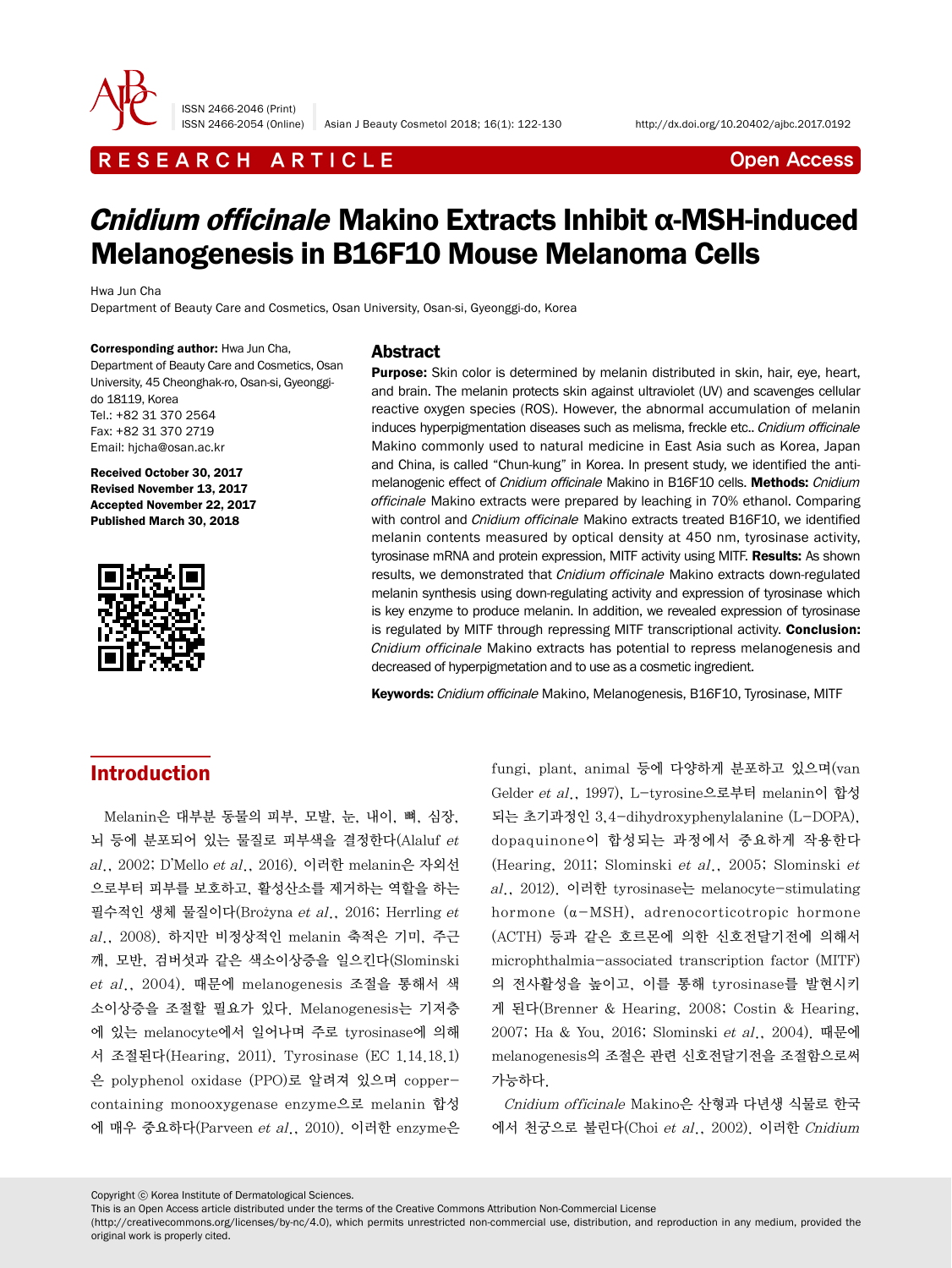officinale Makino은 아시아를 중심으로 오랜기간 동안 진 통제, 항염제, 생리불순치료 등의 목적으로 전통의약제로 사 용하고 있다(Hong et al., 2017). 또한 Cnidium officinale Makino의 주요성분인 phthalide 유도체들은 진정제, 항빈혈 제, 항진균제, 이완제, 항보체 활성과 같은 다양한 효능을 가 지고 있고, Cnidium officinale Makino 추출물 역시 혈액순 환개선 및 염증성질환 억제의 효능이 있는 것으로 알려져 있 다(Jang, 2017; Tahara et al., 1999; Wang et al., 1989). 특히, Higashi (1996)의 연구에서는 Cnidium officinale Makino가 이완작용에 효과적이고, 울혈과 염증을 억제하 여 염증성질환으로 인한 가려움증을 완화할 수 있다고 알려 져 있다. 또한 간암모델에서 Cnidium officinale Makino 추출물이 항암과 항전이 활성을 가진다는 것이 입증되었다 (Haranaka et al., 1985; Hong et al., 2017; Onishi et al., 1998). 하지만 아직까지도 Cnidium officinale Makino 가 피부에 존재하는 세포들에 대한 연구는 미비한 편이다. 때 문에 본 논문에서는 Cnidium officinale Makino 추출물이 melanocyte에서 melanogenesis에 미치는 영향을 밝히고자 한다.

### Methods

#### 1. B16F10 mouse melanoma 세포배양

B16F10 mouse melanoma 세포는 한국세포주은행 (Korean Cell Line Bank, Korea)에서 구매하였으며, Dulbecco's modified Eagle's medium (DMEM; Gibco, Thermo Fisher Scientific, USA)에 10% fetal bovine serum (FBS; Sigma-Aldrich, USA)와 10% penicillin (Gibco, 100 units/mL), 10% streptomycin (Gibco, 100 μ g/mL)이 포함된 배지에 배양하였다.

#### 2. Cnidium officinale Makino 추출물 제조

Cnidium officinale Makino을 1차 세척 후 60℃ 건조기 (ON-50; Deahan Science, Korea)에서 완전히 건조를 한 다. 건조된 Cnidium officinale Makino을 분쇄기(SMX-5800LM; Shinil, Korea)에 넣고 분말화하고, Cnidium officinale Makino 분말에 70% ethanol를 첨가하여, 60℃ 에서 30 min동안 추출한다. 추출하는 동안 20 kHz이상 의 초음파(Ultrasonic cleaner 8891; Cole-Parmer, USA) 를 주어서 추출효율을 높였다. 추출 후 남은 고형분을 여 과지(Whatman No.2; GE Healthcare Life Sciences, USA)로 분리하고, 여과액을 감압농축기(EYELA N-3010; Tokyo Rikakikai, Japan)와 동결건조기(LP 10-30; Ilshin,

Korea)로 건조하였다. 건조된 Cnidium officinale Makino 추출물은 다시 농도에 맞춰 dimethyl sulfoxide (DMSO; Biopure, Canada)로 녹였다.

### 3. 세포독성 측정

세포독성을 측정하기 위해서 3-(4,5-Dimethylthiazol- $2-yl$ -2,5-diphenyltetrazolium bromide (MTT) assay 를 진행하였다. 96 well plate에 3×103 개의 B16F10 mouse melanoma 세포를 접종하고, 48 hr 후 추출물을 0–200 μ g/mL로 처리하였다. 추출물이 처리된 세포를 48 hr 배양 후 0.5 mg/mL MTT (Sigma-Aldrich)로 처리하고 37℃ 에 1 hr 배양하였다. 1 hr 후 배지를 제거하고 생성된 MTT formazan을 DMSO로 녹여 595 nm에서 microplate reader (SpectraMax® i3x; Molecular Devices, USA)를 이용하여 흡광도를 측정하였다. 측정된 흡광도를 비교하여 세포독성을 표현하였다.

#### 4. Melanin 생성량 측정

B16F10 mouse melanoma 세포에서의 melanin 함량 측 정은 세포내의 melanin을 추출하여 흡광도를 측정하는 방 법을 사용하였다. 60-mm cell culture dish에 2×105 개의 B16F10 mouse melanoma 세포를 접종하고 48 hr 배양하 였다. 배양 후 세포에 melanin 생성 유도 물질인 α-MSH와 Cnidium officinale Makino 추출물을 처리하고 48 hr 배양 하였다. 배양이 끝난 후 세포를 수확하여 PBS로 1회 세척하 고 세포 수를 개수하였다. 각각의 샘플당 동일량의 세포로 분 주하고 1 N sodium hydroxide (NaOH; Sigma-Aldrich) 100 μL를 첨가하여 95℃에서 15 min 세포를 용해하였다. 그 후 450 nm 파장에서 microplate reader를 이용하여 흡광도 를 측정하여 melanin 함량을 확인하였다.

#### 5. Tyrosinase 활성 측정

Tyrosinase 활성 측정은 0.1 M sodium phosphate buffer (pH  $7.4$ )에 2 mM L-Dopa (Sigma-Aldrich)와 100 unit mushroom tyrosinase (Sigma-Aldrich) 또는 cell lysate 넣고 반응하여 측정하였다. Tyrosinase의 직접적인 저해효과를 보기 위해서 mushroom tyrosinase를 이용하였 고, 간접적인 저해효과를 보기 위해서 cell lysate를 이용하였 다. Cell lysate는 추출물을 처리한 세포를 1% Triton X-100 (Biopure), 150 mM sodium chloride (Biopure), 50 mM HEPES (pH 7.5, Biopure), 5 mM EDTA (Biopure)가 첨가 된 lysis buffer를 이용하여 세포를 용해하였다. 반응은 37℃ 에서 30 min 반응하였으며, 반응을 통해서 합성된 melanin 은 450 nm 파장에서 microplate reader를 이용하여 흡광도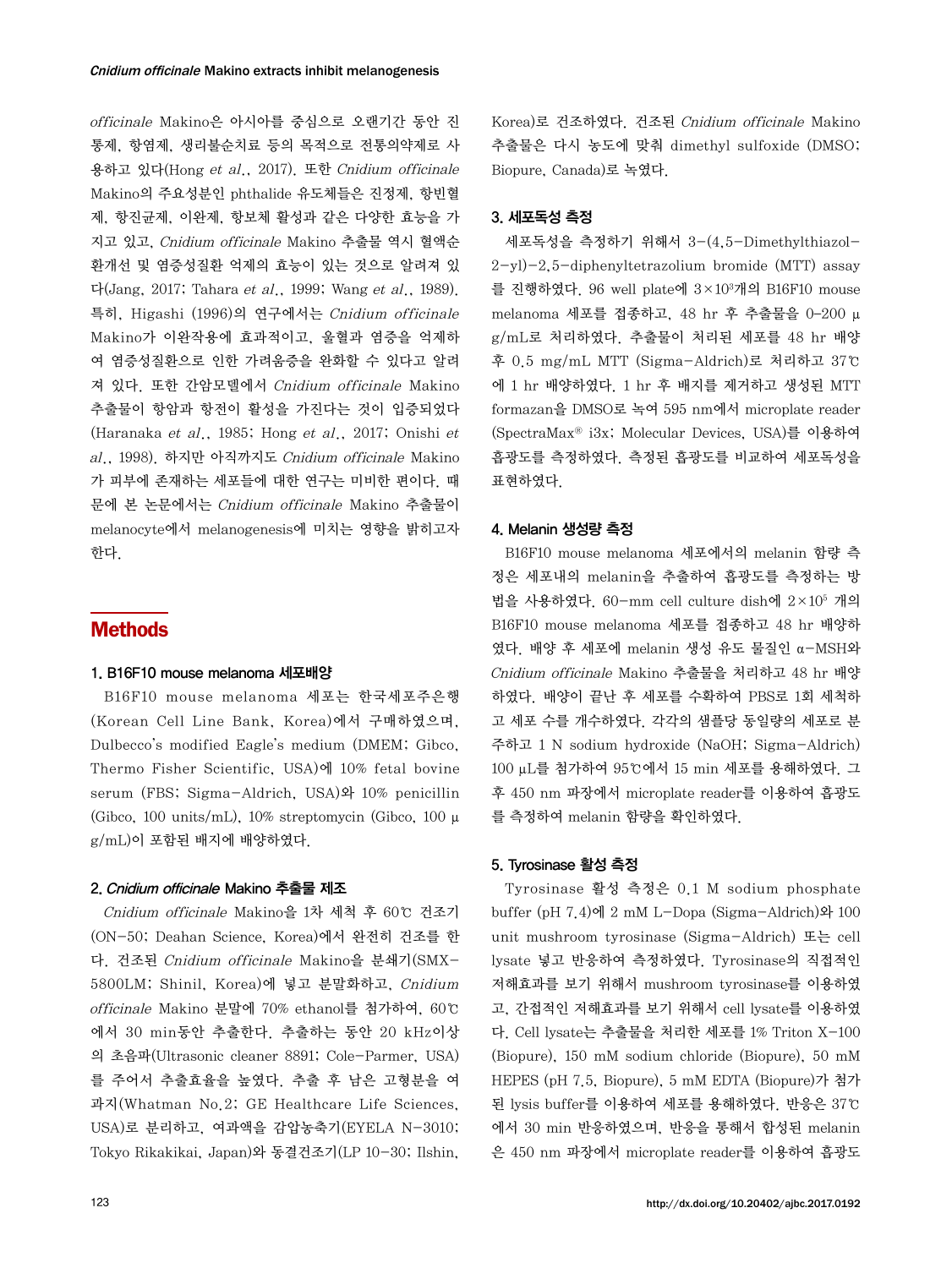를 측정하여 확인하였다. Cell lysate를 이용하는 경우 측정값 의 보정을 위해서 Bradford protein assay (Thermo Fisher Scientific)로 전체 단백질량 측정 후 차이 값을 보정해주었 다.

#### 6. Tyrosinase mRNA 발현량 측정

Tyrosinase mRNA의 발현을 확인하기 위해서 total RNA는 TRIzolTM (Invitrogen, Thermo Fisher Scientific)을 이용하여 추출하였다. 추출된 total RNA를 MaestroNano Pro Micro-Volume spectrophotometer (Maestrogen Inc., USA)를 이용 하여 정량하고, 동일량을 Moloney Murine Leukemia Virus (M-MLV) reverse transcriptase (Invitrogen)로 cDNA를 합 성하였다. 합성된 cDNA를 이용하여 tyrosinase의 발현량을 알아보는 quantitative real time polymerase chain reaction (qRT-PCR)은 StepOnePlusTM Real-Time PCR System (Applied Biosystems, Thermo Fisher Scientific)에서 진 행하였다. PCR 반응액은 HOT FIREPol EvaGreen® qPCR Mix Plus (ROX) (Solis BioDyne, Estonia), 0.5 pmoles/μ L forward primer, 0.5 pmoles/μL reverse primer, cDNA 를 혼합하여 제조하였고, tyrosinase와 보정을 위해서 사용된 β-actin의 primer 정보는 Table 1과 같다. qRT-PCR 결과는 Ct값을 측정하여 2-ΔΔCT의 계산 방법을 이용하여 상대정량 하 였고, 모든 값은 β-actin을 이용하여 샘플간의 차이를 보정하 였다.

#### 7. Tyrosinase protein 발현측정

Tyrosinase protein의 발현을 확인하기 위해서 western blot을 사용하여 발현을 분석하였다. 수확된 세포를 1% SDS lysis buffer (Promega, USA)로 95℃에서 20 min 용해시킨 후 5X sample buffer [10% SDS, 1M Tris-HCl (pH 6.8), 50% glycerol, 25% β-mercaptoethanol, 1% bromophenol blue] (Sigma-Aldrich)에 용해하고 Bradford protein assay kit로 전체 단백질량을 확인하여 동량의 단백질을 5X sample buffer에 섞어 12% sodium dodecyl sulfate polyacrylamide gel (SDS-PAGE) 전기영동하여 크기별 로 분리하였다. 이 후 단백질을 polyvinylidene difluoride (PVDF) membrane (Millipore, USA)으로 옮겨 tyrosinase (M-19; Santa Cruz, USA)와 β-actin (Santa Cruz)를 각 각의 target 단백질에 붙이고, secondary antibody를 추가 로 붙여준 후 ClarityTM Western ECL Substrate (Bio-Rad, USA)를 도포하여 단백질이 발생되게 하고, 이를 Fusion FX7 imaging system (Vilber Lourmat, France)에서 촬영 하여 단백질량을 확인하였으며 확인된 tyrosinase 단백질량 은 β-actin을 이용하여 보정하였다.

#### 8. MITF 전사활성 측정

MITF의 전사활성을 측정하기 위해서 MITF의 binding site가 들어있는 luciferase assay plasmid인 pGL3 (Invitrogen)를 사용하였다. Report plasmid인 pGL3- MITF와 normalization plasmid인 pCMV-β-gal을 Lipofectamine 2000 (Invitrogen)을 이용하여 형질 전환하 였고, 24 hr의 안정화 시간을 거친 후 Cnidium officinale Makino 추출물로 처리하였다. 처리 후 수확된 세포는 ×1 luciferase lysis buffer (Promega, USA)를 이용하여 cell lysate를 얻고, luciferase 기질인 Luciferase Reporter 1000 Assay System (Promega)에 넣어주어 발광을 유도 하고, 발광 정도는 Veritas™ Microplate Luminometer (Veritas, USA)로 측정하여 MITF의 전사활성을 확인하였다. 또한 O-nitrophenyl-β-D-galactopyranoside assays (β -Gal Assay Kit, Invitrogen)를 이용하여 실험에서 나올 수 있는 오차값을 보정하였다.

### 9. 통계처리

본 실험의 모든 실험은 3회 반복하여 진행하였고, 조건 간 의 차이에 대한 유의성을 입증하는 방법으로 Student's t– test을 이용하였다. Student's  $t$ -test 결과  $p(0.059$  값을 유 의성 있다고 판단하고, 유의적인 값에는 별표(\*)를 하였다.

### Results and Discussion

### 1. B16F10 mouse melanoma 세포에서 Cnidium officinale Makino 추출물의 세포독성

B16F10 mouse melanoma 세포에 Cnidium officinale

|  |  | Table 1. Sequence of primers |  |  |
|--|--|------------------------------|--|--|
|--|--|------------------------------|--|--|

| <b>Primers</b>         | Sequence                  |  |  |  |
|------------------------|---------------------------|--|--|--|
| Tyrosinase forward     | 5'CAAGTACAGGGATCGGCCAAC3' |  |  |  |
| Tyrosinase reverse     | 5'GGTGCATTGGCTTCTGGGTAA3' |  |  |  |
| B-actin forward        | 5'CCCTGTATGCCTCTGGTC3'    |  |  |  |
| $\beta$ -actin reverse | 5'GTCTTTACGGATGTCAACG3'   |  |  |  |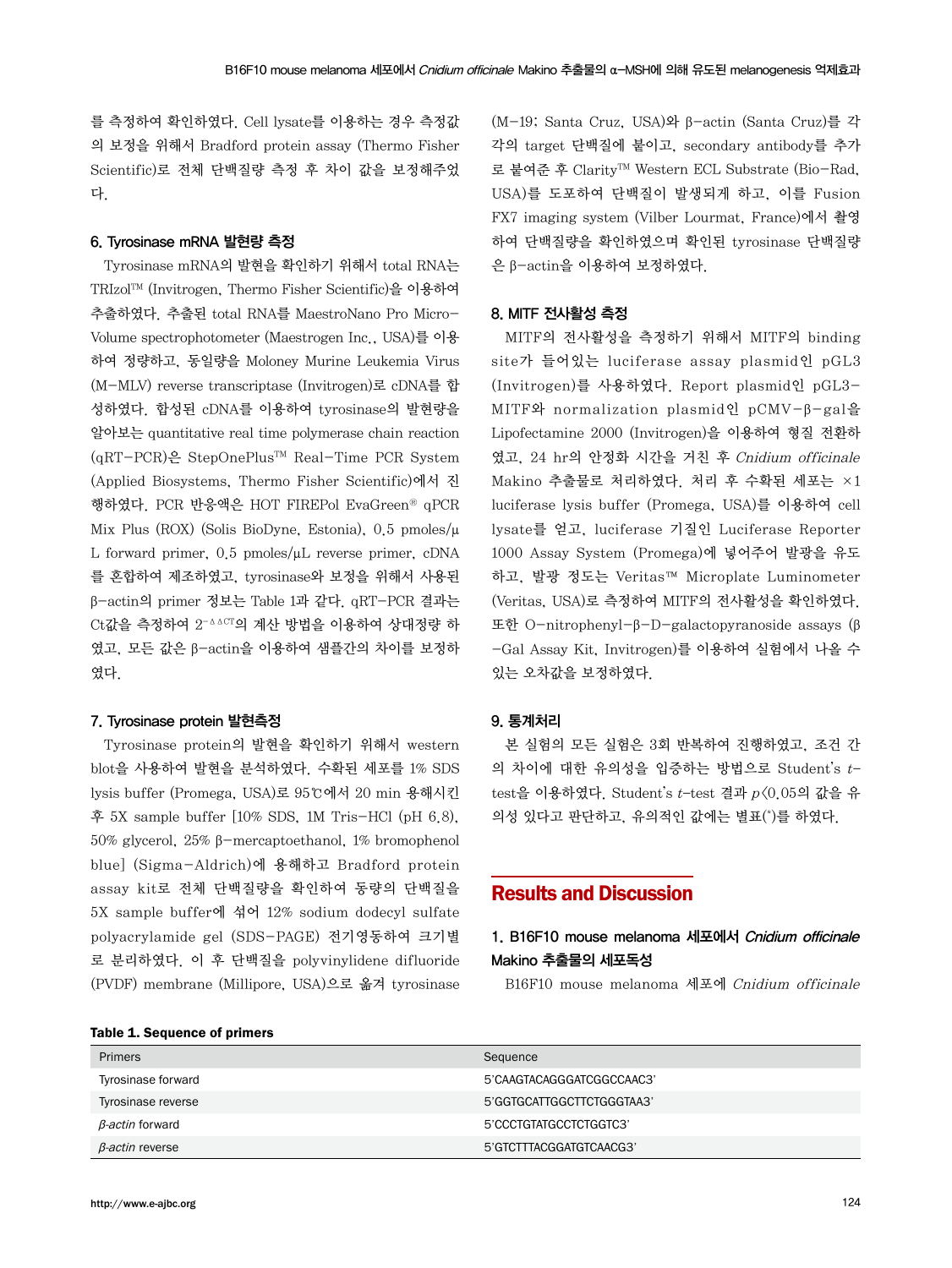#### Cnidium officinale Makino extracts inhibit melanogenesis



### Figure 1. Cytotoxicity of extracts of Cnidium officinale Makino in B16F10 mouse melanoma cells.

Effects of Cnidium officinale Makino extracts on the cell viability. There is no significant difference between control and Cnidium officinale Makino extracts treated cells. Cytotoxicity was exhibited as a percentage of control at the indicated concentrations. Values are M±S.D. from triplicate experiments. M±S.D., mean±standard deviation.

Mak ino 추출물에 의한 세포독성을 확인하기 위해서, Cnidium officinale Makino 추출물을 0–200 μg/mL로 B16F10 mouse melanoma 세포에 24 h 처리 후 세포 생존율 을 측정하였다. 200 μg/mL 농도까지 세포의 성장 억제가 일 어나지 않는 것을 확인하였고, 이에 따라 Cnidium officinale Makino 추출물의 독성이 없는 농도로 확인된 200 μg/mL 이 하에서 melanin 합성 저해실험을 진행하였다(Figure 1).

### 2. B16F10 mouse melanoma 세포에서 Cnidium officinale Makino 추출물에 의한 melanin 함량변화

Cnidium officinale Makino 추출물에 의한 melanin 함량변 화를 확인하기 위해서 200 ng/mL α-MSH을 처리하고 동시 에 Cnidium officinale Makino 추출물을 0, 100, 200 μg/mL 농도로 처리하였다. 48 h 배양한 후 세포를 파쇄하여 melanin 함량을 측정하였다. α-MSH 처리군에서는 melanin 함량이 196.24%까지 증가였고, Cnidium officinale Makino 추출물 100, 200 μg/mL로 처리시 다시 153.24%, 105.24%까지 감소하 였다(Figure 2). Melanin 합성은 melanosome에서 tyrosinase 에 의해서 생성되기 때문에 이후 실험에서 tyrosinase 활성을 측정하였다(Pillaiyar et al., 2017).

### 3. B16F10 mouse melanoma 세포에서 Cnidium officinale Makino 추출물에 의한 tyrosinase 활성 변화

Cnidium officinale Makino 추출물에 의한 melanin 생 성감소가 tyrosinase에 의해서 일어나는지 확인하기 위해서 200 ng/mL α-MSH을 처리하고 동시에 Cnidium officinale Makino 추출물을 0, 100, 200 μg/mL 농도로 처리한 후 세



#### Figure 2. Effects of Cnidium officinale Makino extracts on melanin contents in B16F10 mouse melanoma cells.

Cnidium officinale Makino extracts decreased melanin contents in B16F10 mouse melanoma cells. Melanin contents were exhibited as a percentage of control at the indicated concentrations. Values are M±S.D. from triplicate experiments. # <sup>p</sup><0.05 compared with non-treated cells; \* <sup>p</sup><0.05 compared with α-MSH-treated cells; COR ext., Cnidium officinale Makino extracts; α-MSH, melanocyte-stimulating hormone; M±S.D., mean±standard deviation.

포 내 tyrosinase 활성을 확인하였다. Figure 3A에서와 같 이 세포 내 tyrosinase 활성이 농도의존적으로 감소됨을 확 인하였다. 하지만 Cnidium officinale Makino 추출물이 mushroom tyrosinase에 의한 melanin 생성은 억제하지 못 함을 확인하였다(Figure 3B). 때문에 Cnidium officinale Makino 추출물은 간접적으로 tyrosinase 발현 또는 활성 조 절을 통해서 melanin합성을 저해함을 확인하였다.

### 4. B16F10 mouse melanoma 세포에서 Cnidium officinale Makino 추출물에 의한 tyrosinase 발현변화

Cnidium officinale Makino 추출물에 의해 tyrosinase 발 현이 조절되는지 알아보기 위해 mRNA와 단백질 발현량을 확인하였다. Tyrosinase의 단백질량을 확인결과 Cnidium officinale Makino 추출물에 의해서 발현이 의존적으로 감소 됨을 확인하였다. 이러한 tyrosinase 발현 감소가 mRNA 억 제에 의해서 일어나는지 확인하기 위해서 Cnidium officinale Makino 추출물을 처리하고 tyrosinase의 mRNA 발현량을 확인하였다. Figure 4B에서와 같이 tyrosinase mRNA는 Cnidium officinale Makino 추출물에 의해서 감소됨을 확인 할 수 있었다.

### 5. B16F10 mouse melanoma 세포에서 Cnidium officinale Makino 추출물에 의한 MITF 전사활성변화

α-MSH에 의한 melanin 합성에서 tyrosinase의 발현 은 MITF에 의해서 발현이 조절된다(D'Mello et al., 2016;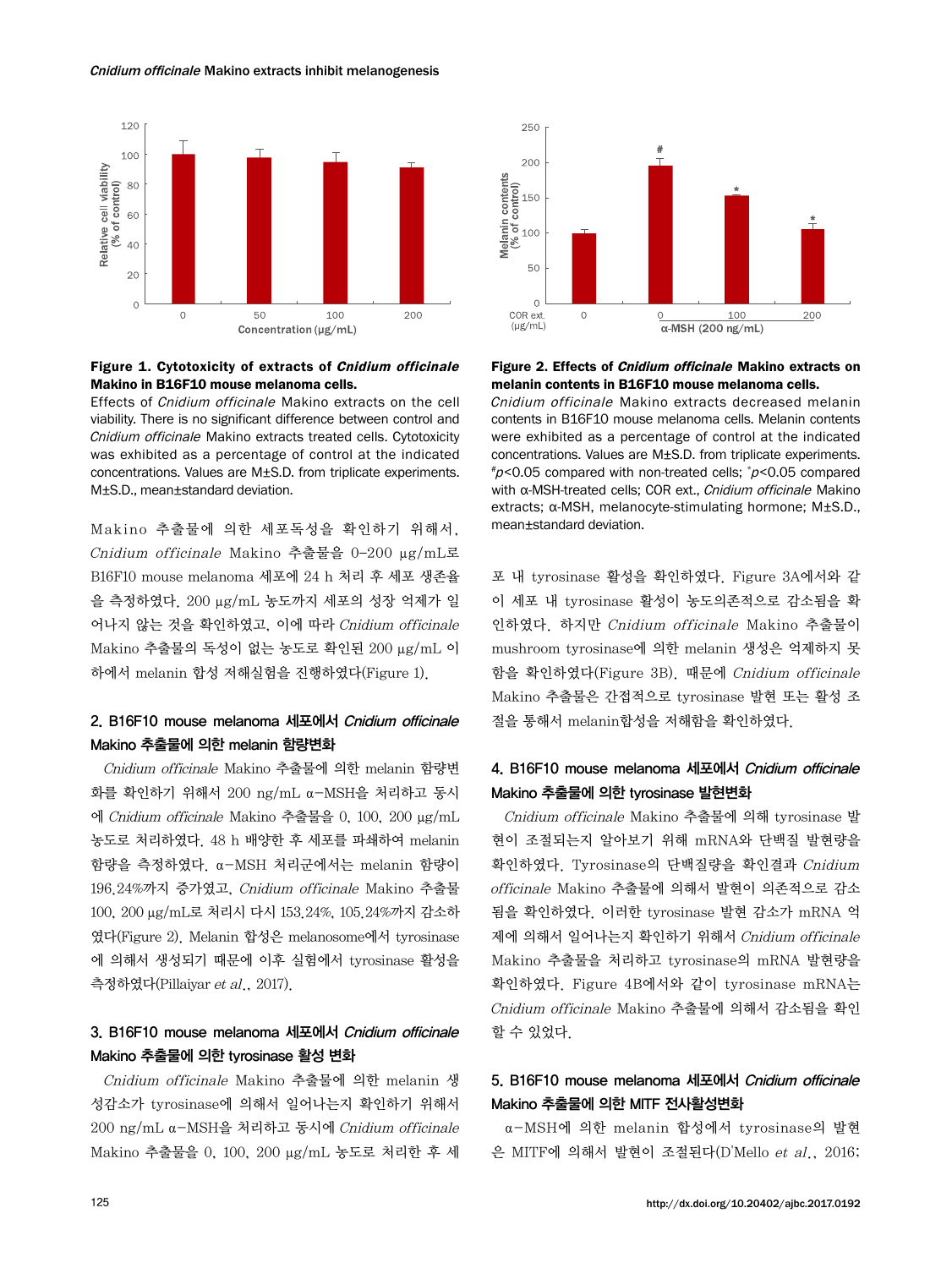

#### Figure 3. Effects of Cnidium officinale Makino extracts on tyrosinase activity.

Cnidium officinale Makino extracts decreased tyroainase activity in B16F10 mouse melanoma cells. (A) Cellular tyrosianse activity, (B) mushroom tyrosinase activity. Melanin contents were exhibited as a percentage of control at the indicated concentrations. Values are M±S.D. from triplicate experiments. #ρ<0.05 compared with non-treated cells; \*ρ<0.05 compared with α-MSH-treated cells; COR ext., Cnidium officinale Makino extracts; α-MSH, melanocyte-stimulating hormone; M±S.D., mean±standard deviation.



#### Figure 4. Effects of Cnidium officinale Makino extracts on tyrosinase expression.

Cnidium officinale Makino extracts decreased tyrosinase expression in B16F10 mouse melanoma cells. (A) Protein level of tyrosinase, (B) mRNA level of tyrosinase. mRNA level of tyrosinase were exhibited as a percentage of control at the indicated concentrations. Values are M±S.D. from triplicate experiments.  $\#$ ρ<0.05 compared with non-treated cells;  $\#$ ρ<0.05 compared with α-MSH-treated cells; COR ext., Cnidium officinale Makino extracts; α-MSH, melanocyte-stimulating hormone; M±S.D., mean±standard deviation.

Hsiao & Fisher, 2014). 따라서 MITF의 전사활성이 Cnidium officinale Makino 추출물에 의해서 조절되는지 확 인하였다. Figure 5에 보는 것과 같이 MITF의 전사활성은 α -MSH에서 증가되었다가, Cnidium officinale Makino 추 출물에 의해서 감소함을 확인할 수 있었다. 때문에 Cnidium officinale Makino 추출물은 MITF의 전사활성을 감소시킴 으로써 tyrosinase의 발현 및 활성을 억제하고, 이를 통해서 melanin합성이 저해됨을 확인할 수 있었다.

### **Conclusion**

본 연구에서는 B16F10 mouse melanoma 세포주 실험모 델 활용을 통해 Cnidium officinale Makino 추출물이 피부 미백원료로서의 효능이 있음을 in vitro에서 알아보고, 화장 품 소재로서 Cnidium officinale Makino 추출물의 효용성을 확인하고자 하였다. 첫째, α-MSH가 처리된 B16F10 mouse melanoma 세포에서 Cnidium officinale Makino 추출물 이 melanin 합성을 감소시킴을 확인하였다. 둘째, Cnidium officinale Makino 추출물이 melanin 합성에 가장 중요한 tyrosinase 발현 및 활성을 억제하는지 분석한 결과 α-MSH 에 의해서 증가된 tyrosinase 발현 및 활성이 Cnidium officinale Makino 추출물에 의해서 감소함을 확인할 수 있었 다. 또한 이러한 tyrosinase의 발현 감소는 MITF의 전사활성 변화에 의해서 일어남을 확인할 수 있었다. 이러한 내용을 종 합하여 보았을 때 Cnidium officinale Makino 추출물은 피부 의 색소침착을 저해하는 미백 기능성 화장품 소재로서 가능성 이 있을 것으로 판단된다.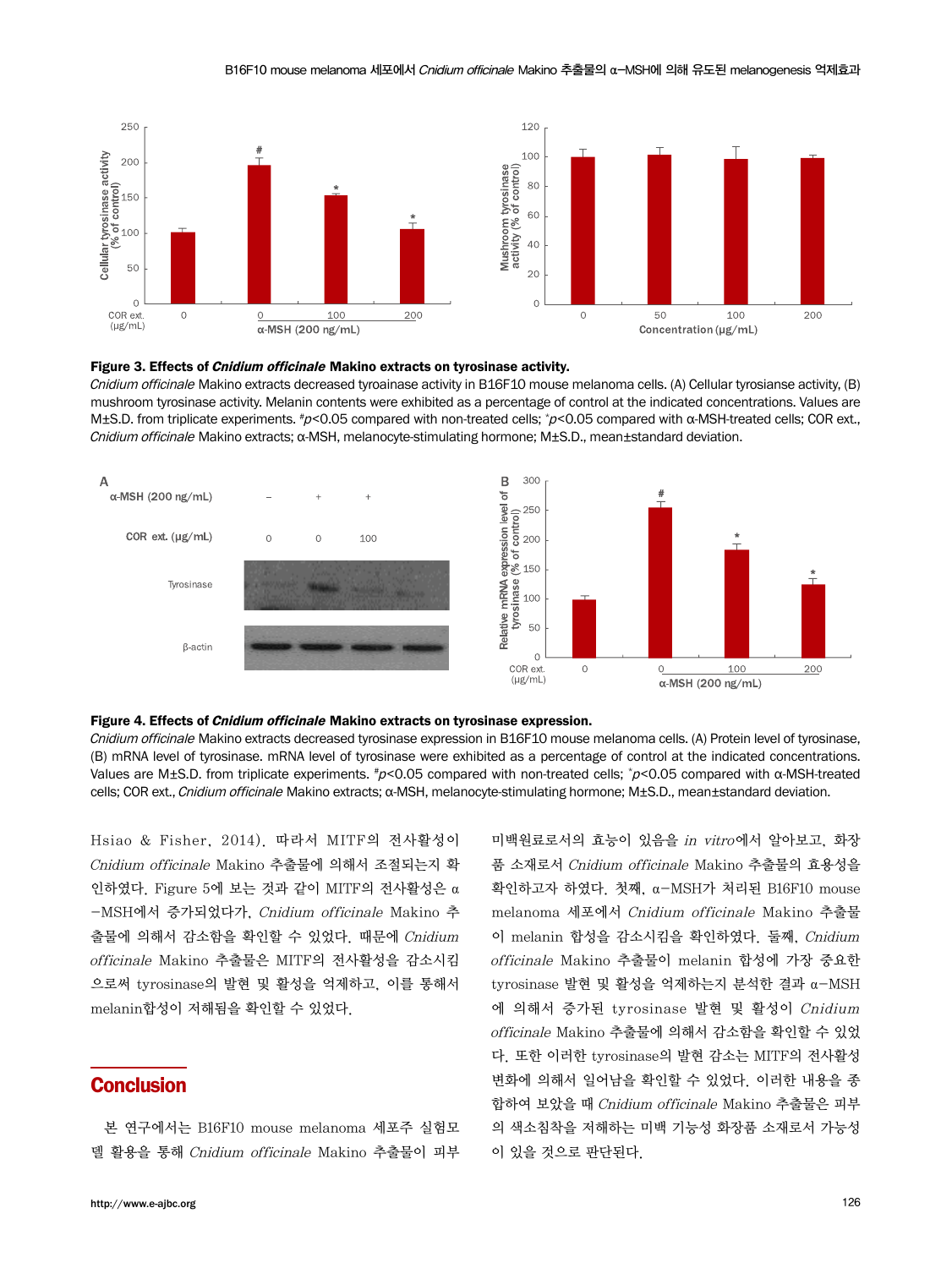

### Figure 5. Effects of Cnidium officinale Makino extracts on transcriptional activity of MITF.

Cnidium officinale Makino extracts decreased MITF transcriptional activity in B16F10 mouse melanoma cells. Transcriptional activity of MITF was exhibited as a percentage of control at the indicated concentrations. Values are M±S. D. from triplicate experiments.  $\#p$ <0.05 compared with nontreated cells; \* <sup>p</sup><0.05 compared with α-MSH-treated cells; MITF, microphthalmia-associated transcription factor; COR ext., Cnidium officinale Makino extracts; α-MSH, melanocytestimulating hormone; M±S.D., mean±standard deviation.

### Acknowledgements

이 논문은 2017년도 오산대학교 교내 학술비 지원에 의해 서 수행됨.

## References

- Alaluf S, Atkins D, Barrett K, Blount M, Carter N, Heath A. The impact of epidermal melanin on objective measurements of human skin colour. Pigment Cell & Melanoma Research, 15: 119-126, 2002.
- Brenner M, Hearing VJ. The protective role of melanin against UV damage in human skin. Photochemistry and Photobiology, 84: 539-549, 2008.
- Brożyna AA, Jóźwicki W, Roszkowski K, Filipiak J, Slominski AT. Melanin content in melanoma metastases affects the outcome of radiotherapy. Oncotarget, 7: 17844-17853, 2016.
- Choi HS, Kim MSL, Sawamura M. Constituents of the essential oil of Cnidium officinale Makino, a Korean medicinal plant. Flavour and Fragrance Journal, 17: 49- 53, 2002.
- Costin GE, Hearing VJ. Human skin pigmentation: melanocytes modulate skin color in response to stress.

The FASEB Journal, 21: 976-994, 2007.

- D'Mello SA, Finlay GJ, Baguley BC, Askarian-Amiri ME. Signaling pathways in melanogenesis. International Journal of Molecular Sciences, 17: E1144, 2016.
- Ha MJ, You SH. Bioactive characteristics of extracts of Opuntia humifusa fruit as functional cosmetic ingredients. Asian Journal of Beauty and Cosmetology, 14: 463-472, 2016.
- Haranaka K, Satomi N, Sakurai A, Haranaka R, Okada N, Kobayashi M. Antitumor activities and tumor necrosis factor producibility of traditional Chinese medicines and crude drugs. Cancer Immunology, Immunotheraphy, 20: 1-5, 1985.
- Hearing VJ. Determination of melanin synthetic pathways. Journal of Investigative Dermatology, 131: 8-11, 2011.
- Herrling T, Jung K, Fuchs J. The role of melanin as protector against free radicals in skin and its role as free radical indicator in hair. Spectrochimica Acta Part A: Molecular and Biomolecular Spectroscopy, 69: 1429-1435, 2008.
- Higashi K. The therapeutic effect of Unsei-in on facial redness (inflammatory congestion) in atopic dermatitis. The Japanese Journal of Oriental Medicine, 46: 753- 759, 1996.
- Hong H, An JC, de La Cruz JF, Hwang SG. Cnidium officinale Makino extract induces apoptosis through activation of caspase-3 and p53 in human liver cancer HepG2 cells. Experimental and Therapeutic Medicine, 14: 3191- 3197, 2017.
- Hsiao JJ, Fisher DE. The roles of microphthalmia-associated transcription factor and pigmentation in melanoma. Archives of Biochemisty and Biophysics, 563: 28-34, 2014.
- Jang YA. Efficacy of a cosmetic material from complex extracts of Vaccinium spp., Phellinus linteus, Castanea crenata, and Cimicifuga heracleifolia. Asian Journal of Beauty and Cosmetology, 15: 281-290, 2017.
- Onishi Y, Yamaura T, Tauchi K, Sakamoto T, Tsukada K, Nunome S, Komatsu Y, Saiki I. Expression of the antimetastatic effect induced by Juzen-taiho-to is based on the content of Shimotsu-to constituents. Biological and Pharmaceutical Bulletin, 21: 761-765, 1998.
- Parveen I, Threadgill MD, Moorby JM, Winters A. Oxidative phenols in forage crops containing polyphenol oxidase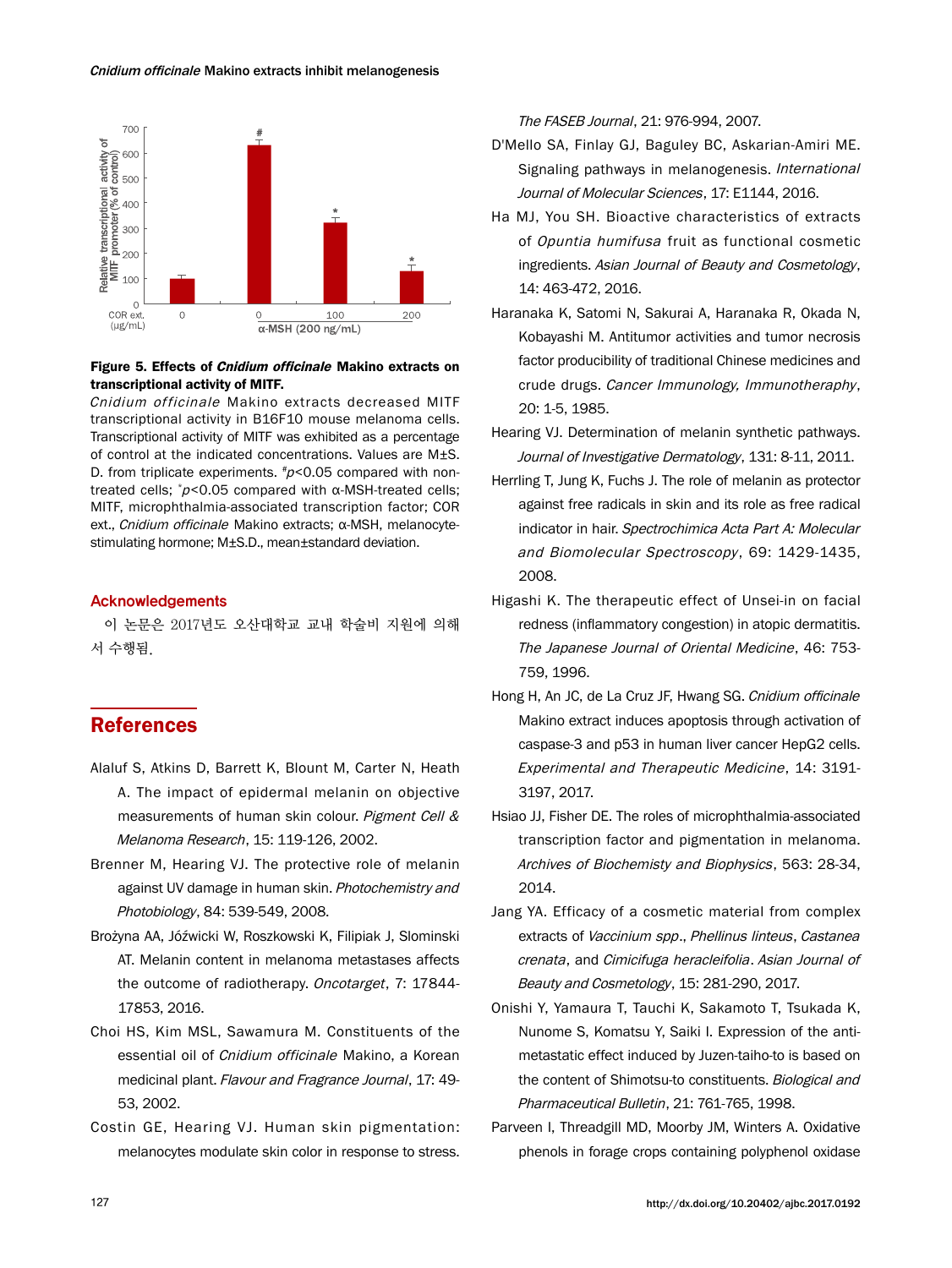enzymes. Journal of Agricultural and Food Chemistry, 58: 1371-1382, 2010.

- Pillaiyar T, Manickam M, Jung SH. Recent development of signaling pathways inhibitors of melanogenesis. Cellular Signalling, 40: 99-115, 2017.
- Slominski A, Tobin DJ, Shibahara S, Wortsman J. Melanin pigmentation in mammalian skin and its hormonal regulation. Physiological Reviews, 84: 1155-1228, 2004.
- Slominski A, Wortsman J, Plonka PM, Schallreuter KU, Paus R, Tobin DJ. Hair follicle pigmentation. Journal of Investigative Dermatology, 124: 13-21, 2005.
- Slominski A, Tobin DJ, Shibahara S, Wortsman J. Melanin pigmentation in mammalian skin and its hormonal regulation. Physiological Reviews, 84: 1155-1228, 2004.
- Slominski A, Zmijewski MA, Pawelek J. L-tyrosine and L-dihydroxyphenylalanine as hormone-like regulators of melanocyte functions. Pigment Cell & Melanoma Research, 25: 14-27, 2012.
- Tahara E, Satoh T, Toriizuka K, Nagai H, Nunome S, Shimada Y, Itoh T, Terasawa K, Saiki I. Effect of Shimotsu-to (a Kampo medicine, Si-Wu-Tang) and its constituents on triphasic skin reaction in passively sensitized mice. Journal of Ethnopharmacology, 68: 219-228, 1999.
- van Gelder CW, Flurkey WH, Wichers HJ. Sequence and structural features of plant and fungal tyrosinases. Phytochemistry, 45: 1309-1323, 1997.
- Wang JD, Narui T, Kurata H, Takeuchi K, Hashimoto T, Okuyama T. Hematological studies on naturally occurring substances. II. effects of animal crude drugs on blood coagulation and fibrinolysis systems. Chemical and Pharmaceutical Bulletin, 37: 2236-2238, 1989.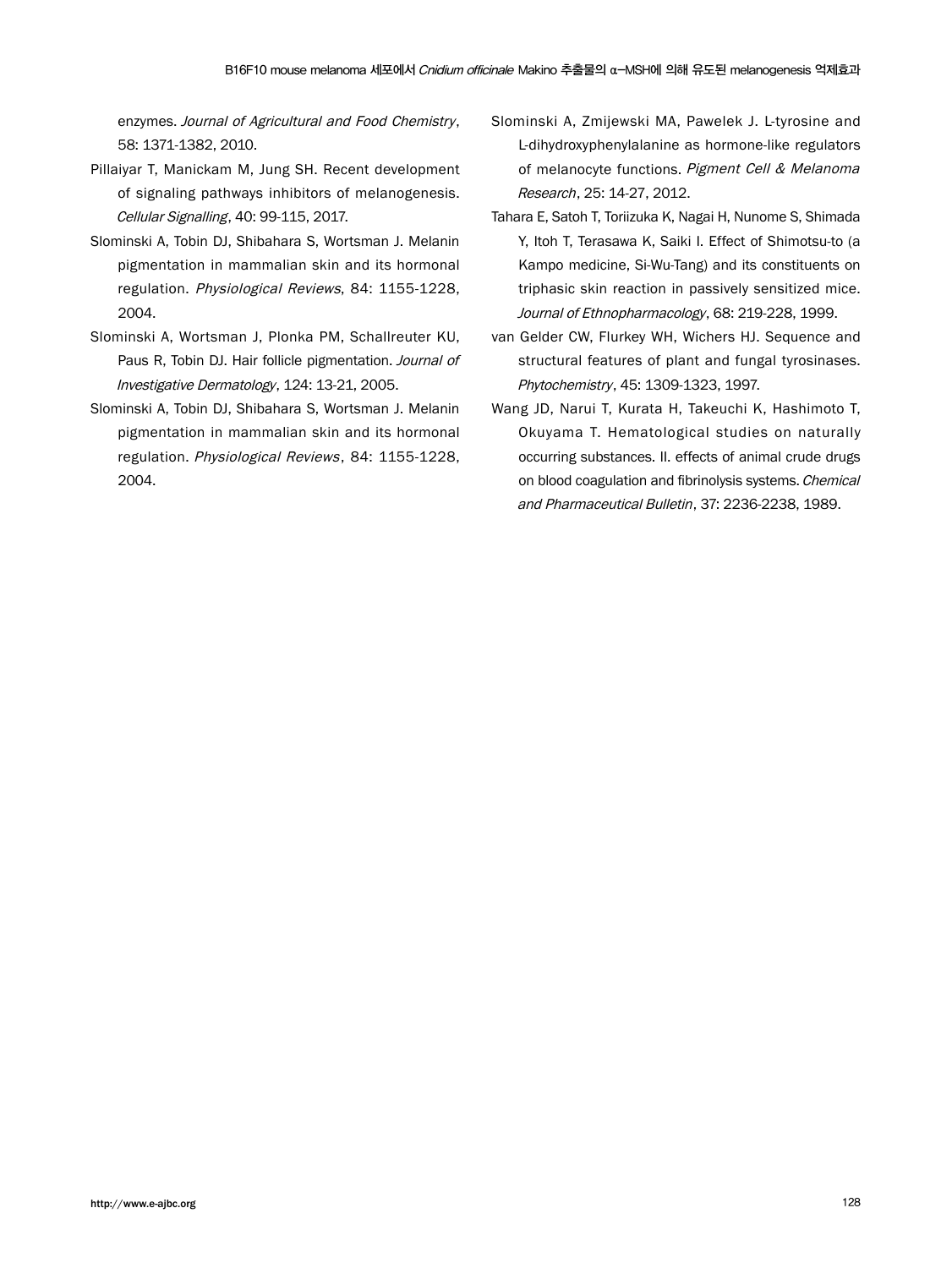### 국문초록

# B16F10 mouse melanoma 세포에서 Cnidium officinale Makino 추출물의 α-MSH에 의해 유도된 melanogenesis 억제효과

차화준 오산대학교 뷰티케어코스메틱과, 경기도 오산시, 한국

목적: 피부의 색을 결정하는 것은 피부, 모발, 눈, 심장, 뇌 등에 널리 퍼져있는 melanin 이라는 색소이다. Melanin은 자외선을 차 단하고, 활성산소를 제거하여 피부를 보호하는 역할을 한다. 그러나 비이상적인 melanin의 축적은 과색소침착증이라는 질환을 일 으키고, 대표적인 예로는 기미, 주근깨 등이 있다. Cnidium officinale Makino는 한국, 일본, 중국 등의 동아시아에서 많이 사용되는 생약성분으로 한국에서는 천궁으로 불린다. 본 연구에서는 Cnidium officinale Makino 추출물의 melanin 생성 억제효과를 B16F10 mouse melanoma 세포에서 확인하고자 한다. **방법:** *Cnidium officinale* Makino를 70% ethanol에 침지하여 유효성분을 추출하 고, 이를 B16F10에 처리하여 대조군에 비해서 melanin생성량이 감소하는지를 확인한다. 또한 tyrosinase 활성, tyrosinase mRNA 와 단백질 발현, MITF의 전사활성을 확인하여 Cnidium officinale Makino 추출물의 효능을 평가한다. **결과:** Cnidium officinale Makino 추출물은 melanin합성을 감소시키는 것으로 확인되었고, 이러한 melanin의 감소는 melanin을 합성하는 효소인 tyrosinase 의 mRNA와 단백질의 발현 감소로 인한 활성감소로 인해 일어나는 것을 확인하였다. 또한 tyrosinase 전사인자인 MITF의 전사 활성을 확인한 결과 Cnidium officinale Makino 추출물에 의해서 감소함을 확인하였다. 결론: 본 연구결과를 통해서 Cnidium officinale Makino 추출물의 melanin 합성 저해능력을 확인하였고, 과색소침착증을 감소시킬 수 있는 미백원료로 가능성을 보여주 었다.

핵심어: Cnidium officinale Makino, Melanogenesis, B16F10, Tyrosinase, MITF

이 논문은 2017년도 오산대학교 교내 학술비지원에 의해서 수행됨.

### 참고문헌

장영아. 블루베리, 상황, 율피, 승마 복합추출물의 화장품 소재로서의 효능. 아시안뷰티화장품학술지, 15: 281-290, 2017. 하민정, 유선희. 천년초 열매 추출물의 기능성 화장품 소재로서의 생리활성 특성. 아시안뷰티화장품학술지, 14: 463-472, 2016.